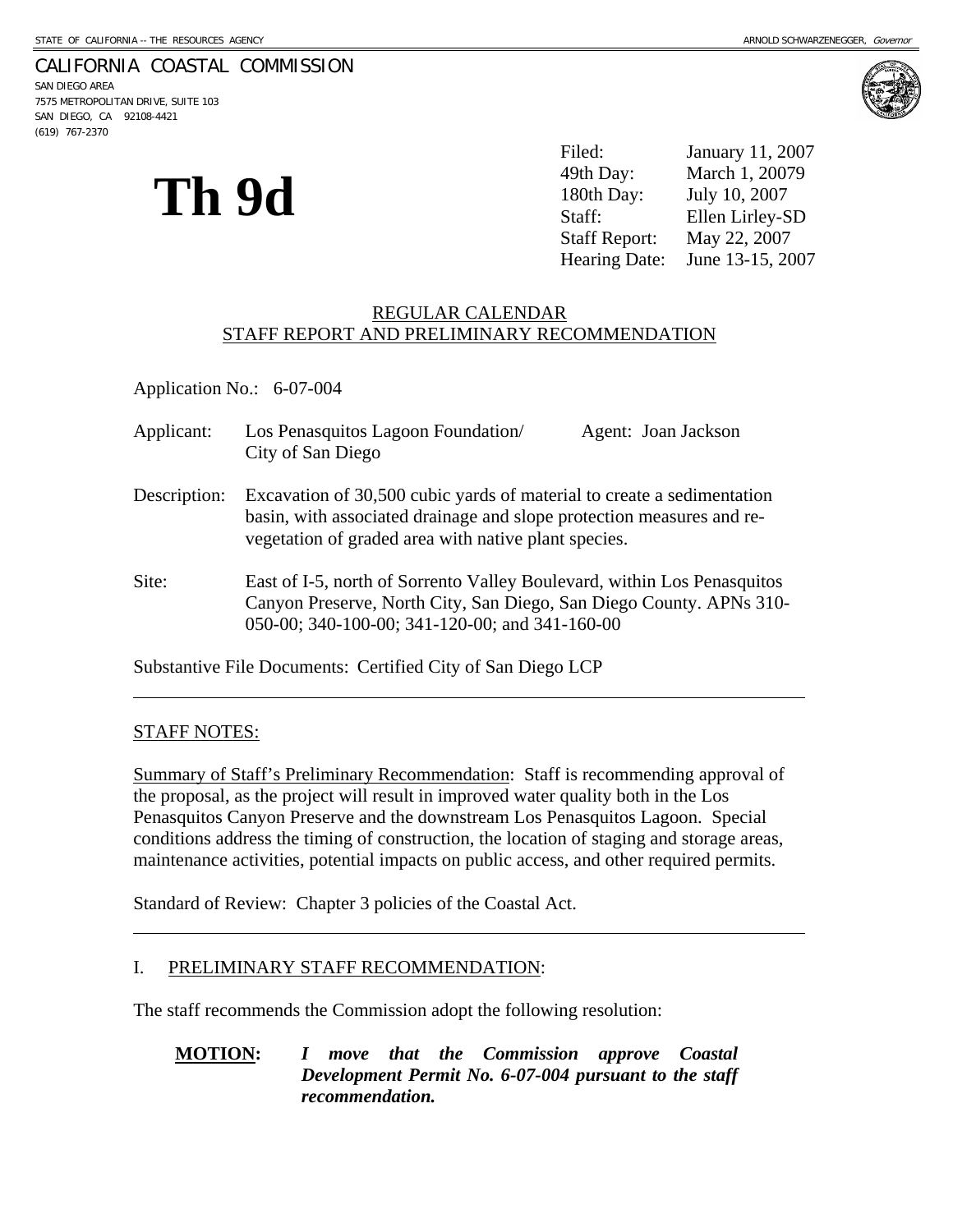# **STAFF RECOMMENDATION OF APPROVAL:**

Staff recommends a **YES** vote. Passage of this motion will result in approval of the permit as conditioned and adoption of the following resolution and findings. The motion passes only by affirmative vote of a majority of the Commissioners present.

# **RESOLUTION TO APPROVE THE PERMIT:**

The Commission hereby approves a coastal development permit for the proposed development and adopts the findings set forth below on grounds that the development as conditioned will be in conformity with the policies of Chapter 3 of the Coastal Act and will not prejudice the ability of the local government having jurisdiction over the area to prepare a Local Coastal Program conforming to the provisions of Chapter 3. Approval of the permit complies with the California Environmental Quality Act because either 1) feasible mitigation measures and/or alternatives have been incorporated to substantially lessen any significant adverse effects of the development on the environment, or 2) there are no further feasible mitigation measures or alternatives that would substantially lessen any significant adverse impacts of the development on the environment.

II. Standard Conditions.

See attached page.

III. Special Conditions.

The permit is subject to the following conditions:

 1. Final Revised Plans. **PRIOR TO THE ISSUANCE OF THE COASTAL DEVELOPMENT PERMIT**, the applicant shall submit to the Executive Director for review and written approval final, full-size plans, in substantial conformance with the plan identified as Figure 3 of the *Biological Resources Report for the Los Penasquitos Lagoon Wetland Protection and Restoration Project*, dated July 5, 2005, that shall also include the following:

a. Grading plans delineating existing and finish elevations.

b. Erosion control plans identifying the types and locations of the water quality Best Management Practices (BMPs) used to prevent erosion during construction. These shall include silt fences, sandbags or similar devices that will achieve an equivalent of protection of Penasquitos Creek.

c. Plans identifying the size and location of culverts designed to protect the existing public trail/access road from future flooding.

The permittee shall undertake development in accordance with the approved final plans. Any proposed changes to the approved final plans shall be reported to the Executive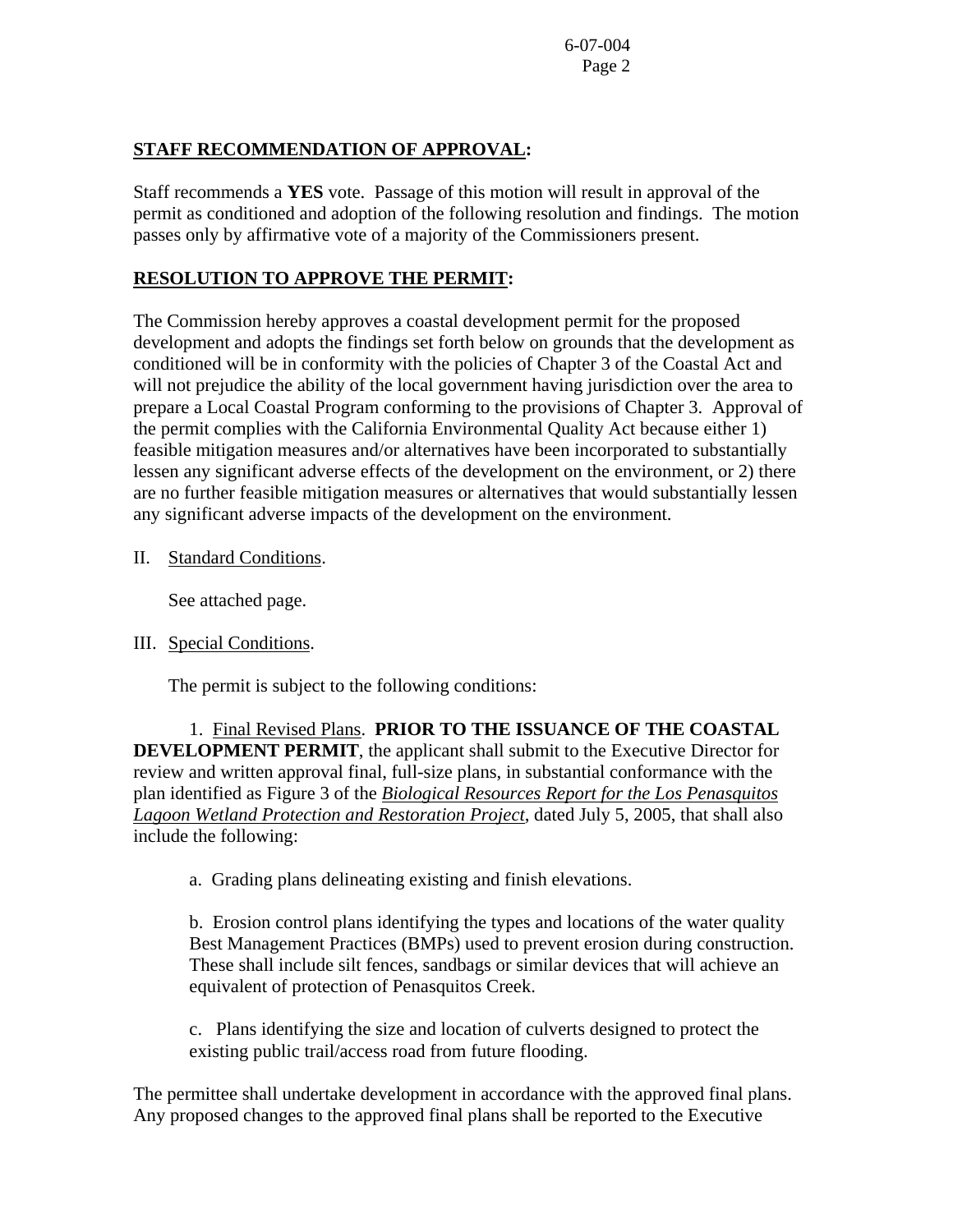Director. No changes to the approved final plans shall occur without an amendment to this coastal development permit unless the Executive Director determines that no amendment is legally required.

 2. Staging Areas/Construction Timing. **PRIOR TO THE ISSUANCE OF THE COASTAL DEVELOPMENT PERMIT,** the applicant shall submit to the Executive Director for review and written approval detailed plans incorporated into the construction bid documents for the location of staging areas and of access corridors to the construction sites. The plans shall include, at a minimum, the following:

a. No storage of equipment, construction materials, or excavated materials shall occur within wetlands or native vegetation areas or on any public trail remaining open during construction. Any stockpiles of graded spoils shall be located away from drainage courses, covered at all times, and contained with runoff control measures, until exported from the site to a City of San Diego landfill.

 b. Storage and staging areas shall be located in a manner that has the least impact on pedestrian and bicycle traffic along the public trail system of Los Penasquitos Canyon Preserve.

c. Unless authorized by the California Department of Fish and Game (DFG) or the U.S. Fish & Wildlife Service (Service), no work shall occur during the breeding seasons of any threatened or endangered avian species nesting in the vicinity, including the Least Bell's Vireo, whose breeding season extends from March 15<sup>th</sup> to September  $15<sup>th</sup>$ .

d. The applicant shall submit evidence that the approved plans/notes have been incorporated into construction bid documents. Staging site(s) shall be removed and/or restored immediately following completion of the development; any excavated materials must be stored outside of wetlands and native vegetation areas.

The permittee shall undertake the development in accordance with the approved plans. Any proposed changes to the approved plans shall be reported to the Executive Director. No changes to the plans shall occur without a Coastal Commission approved amendment to this coastal development permit unless the Executive Director determines that no amendment is legally required.

 3. Revised Maintenance and Monitoring Plan. **PRIOR TO THE ISSUANCE OF THE COASTAL DEVELOPMENT PERMIT,** the applicant shall submit to the Executive Director for review and written approval, a final maintenance and monitoring plan, that shall be in general compliance with the maintenance and monitoring provisions of the *Biological Resources Report for the Los Penasquitos Lagoon Wetland Protection and Restoration Project,* dated July 5, 2005, with the following additions/modifications: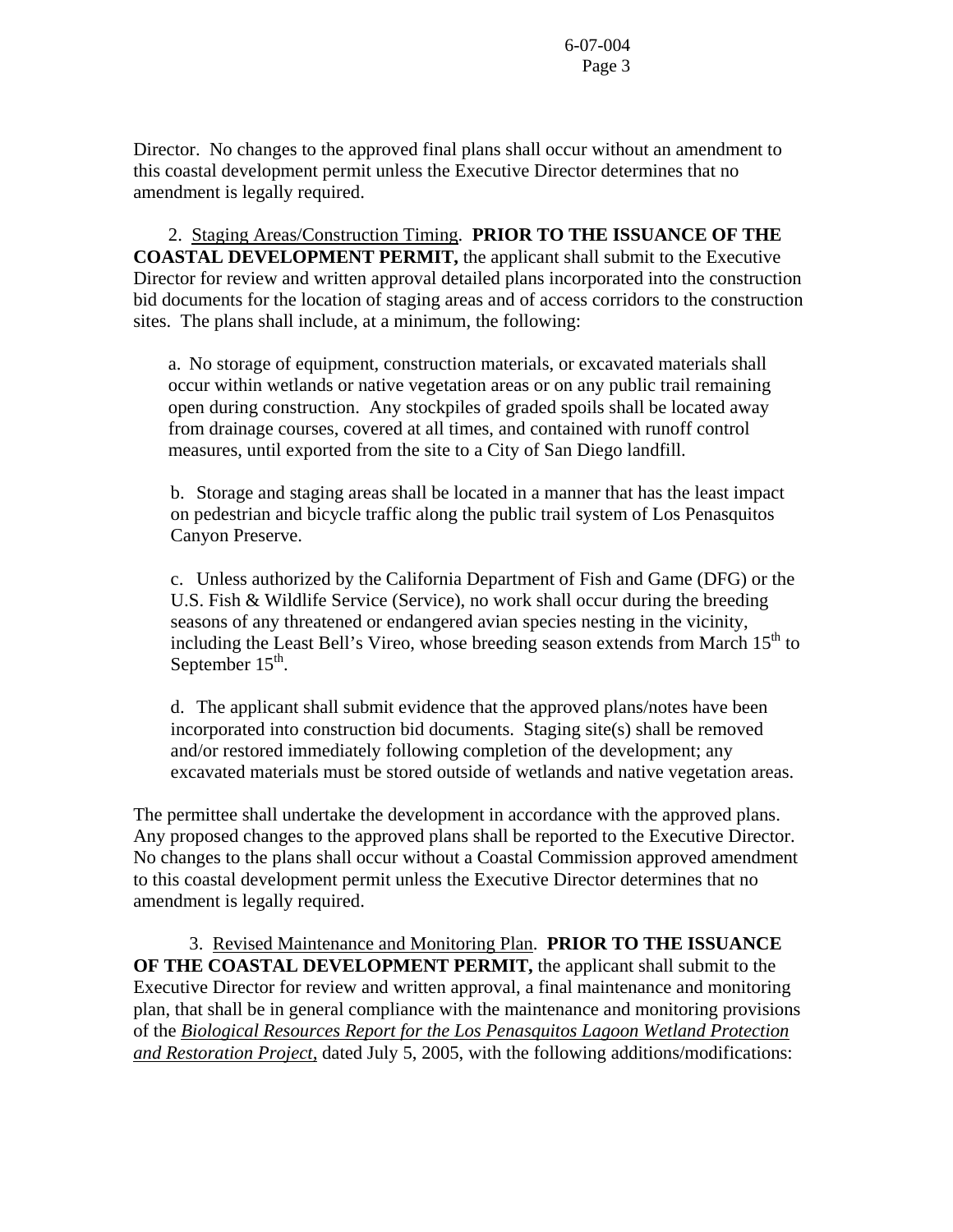a. Seeding with the coastal sage scrub hydroseed mix shall continue until the success criteria is met, extending the monitoring program beyond the proposed 25 months as necessary.

b. Removal of non-native vegetation within the hydroseeded area shall occur frequently throughout the period of coastal sage scrub establishment until the success criteria is met.

c. A copy of the semi-annual monitoring reports shall be submitted to the Executive Director of the Coastal Commission.

The permittee shall undertake maintenance and monitoring in accordance with the approved program. Any proposed changes to the approved program shall be reported to the Executive Director. No changes to the approved program shall occur without an amendment to this coastal development permit unless the Executive Director determines that no amendment is legally required.

# 4. Other Permits. **PRIOR TO THE COMMENCEMENT OF**

**CONSTRUCTION**, the permittee shall provide to the Executive Director copies of all other required state or federal discretionary permits, such as permits from the U.S. Army Corps of Engineers and the California Department of Fish and Game, for the development herein approved. Any mitigation measures or other changes to the project required through said permits shall be reported to the Executive Director and shall become part of the project. Such modifications, if any, may require an amendment to this permit or a separate coastal development permit.

 5. Maintenance of Public Access. All public access trails through the Los Penasquitos Canyon Preserve, other than the trail segment that is located immediately north of the development footprint, shall remain open for public use during project construction.

## IV. Findings and Declarations.

The Commission finds and declares as follows:

 1. Detailed Project Description. The applicant proposes to construct a sedimentation basin at the western end of the Los Penasquitos Canyon Preserve (LPCP), extending west into the adjacent Torrey Pines community. The proposal requires excavation of 30,500 cubic yards of material to create the basin, which is designed to hold approximately 10,000 cu.yds. of sediment during normal operation. A small portion of the excavation, 500 cubic yards, will be reused on site in creating the basin, and the remainder, 30,000 will be exported from the site to the City landfill. Based on the soils report, the material is not suitable for beach sand. Also proposed are associated drainage and slope protection measures and re-vegetation of graded areas with native plant species.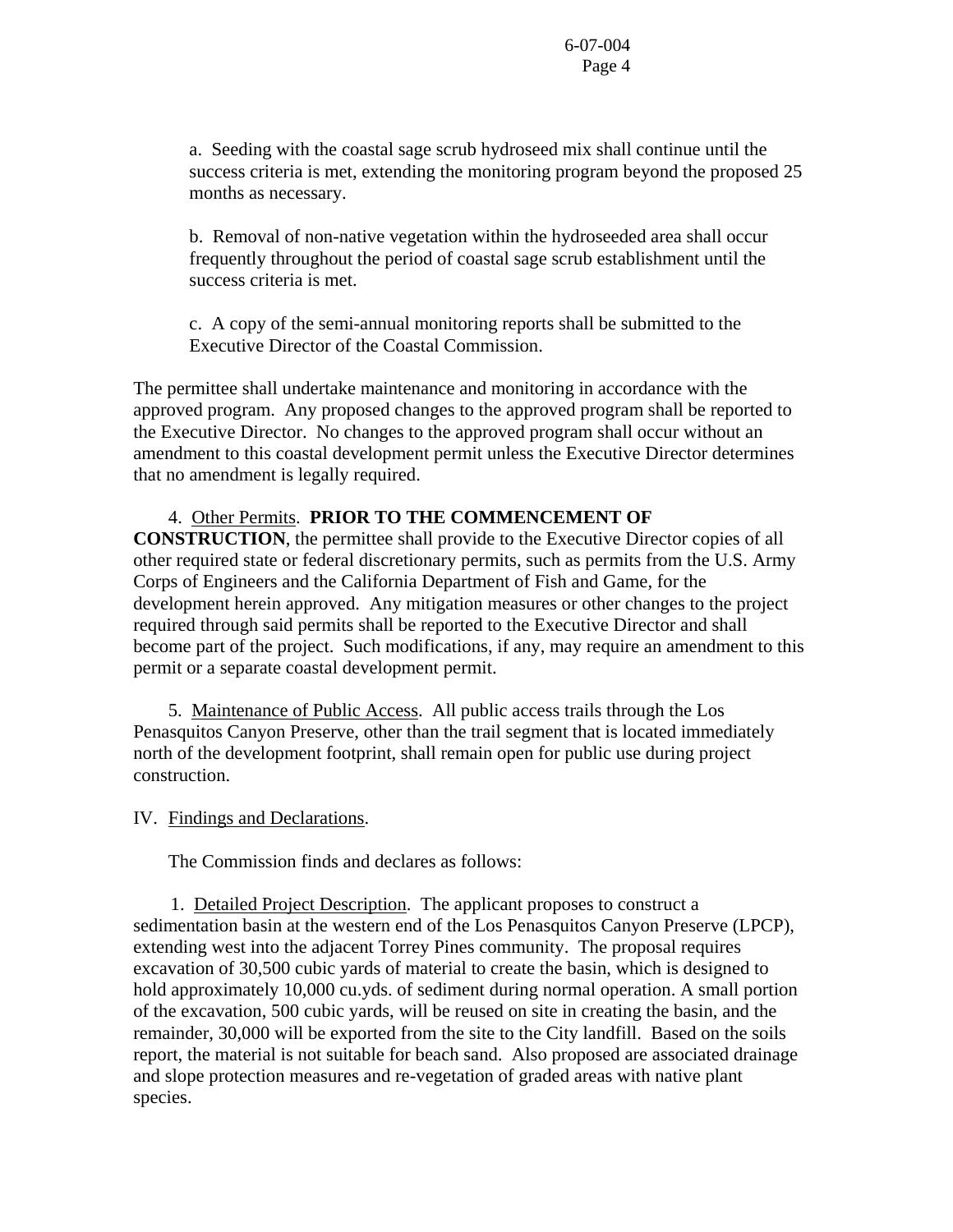The basin will be parallel to, and immediately north of, Penasquitos Creek, which runs in an east-west direction along the canyon floor. In this area, Penasquitos Creek's northern bank consists of a riprapped levee. Riprap will be removed at the eastern end of the proposed basin, allowing flows from the creek to enter the basin. Riprap will also be lowered along portions of the bank to the west to facilitate passage of water between the creek and the basin. The basin is designed to accept mid-level flows (roughly  $2 - 5$ -year storm events). Lower flows will not enter the basin, but will stay within the creek bed. Higher flows will flow over the riprap into the basin and directly back out to return to the channel. The mid-level flows will stay in the basin for a period of time, allowing sediments to settle out before the water flows back into the creek through an outlet structure at the western end of the basin.

The project crosses the boundary between two communities of the North City LCP segment, with the western approximately three fifths of the basin located in the Torrey Pines Community Plan area. The eastern approximately two fifths of the basin is located within the LPCP, which is an area of deferred certification. Much of the LPCP is geographically located within the Mira Mesa Community Plan area, although the more northern parts of the canyon don't appear to be in any community plan area. The City's action in approving a Site Development Permit and Coastal Development Permit identifies the project site as being only in the Torrey Pines Community Plan. Although the City's discretionary action addressed the entire project, which is appropriate for purposes of the Site Development Permit, the City does not have authority to approve a Coastal Development Permit for that part of the project within the LPCP. Since the project consists of a single structure (i.e., it is all functionally related), the Coastal Commission is reviewing a coastal development permit application for the entire project. Both the Los Penasquitos Lagoon Foundation and the City of San Diego are coapplicants on the permit application.

 2. Biological Resources/Water Quality. The following Coastal Act policies related to biological resources and water quality are most applicable to the proposed development, and state, in part:

#### **Section 30230**

 Marine resources shall be maintained, enhanced, and where feasible, restored. Special protection shall be given to areas and species of special biological or economic significance. Uses of the marine environment shall be carried out in a manner that will sustain the biological productivity of coastal waters and that will maintain healthy populations of all species of marine organisms adequate for longterm commercial, recreational, scientific, and educational purposes.

### **Section 30231**

 The biological productivity and the quality of coastal waters, streams, wetlands, estuaries, and lakes appropriate to maintain optimum populations of marine organisms and for the protection of human health shall be maintained and, where feasible, restored through, among other means, minimizing adverse effects of waste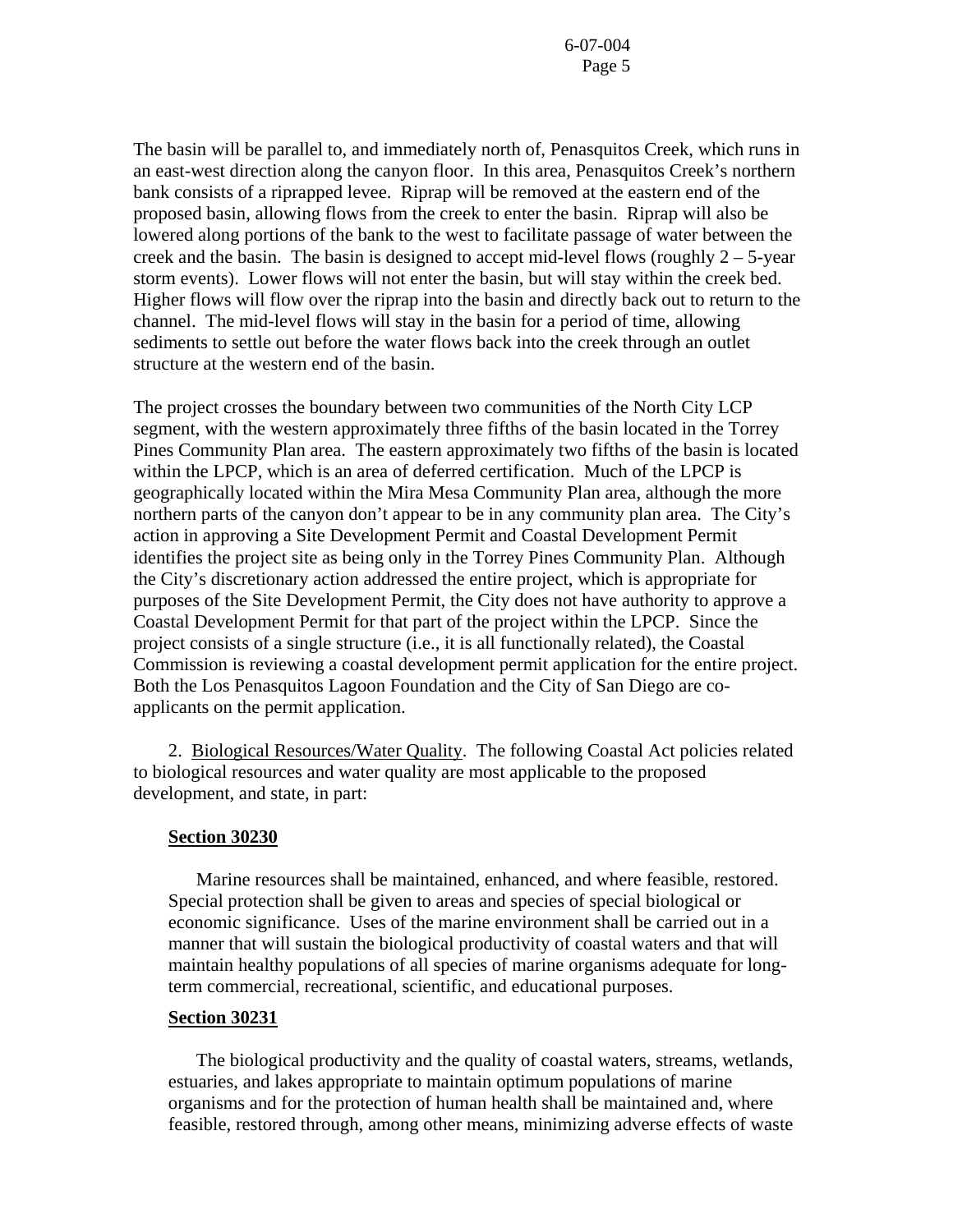water discharges and entrainment, controlling runoff, preventing depletion of ground water supplies and substantial interference with surface water flow, encouraging waste water reclamation, maintaining natural vegetation buffer areas that protect riparian habitats, and minimizing alteration of natural streams.

### **Section 30233**

 (a) The diking, filling, or dredging of open coastal waters, wetlands, estuaries, and lakes shall be permitted in accordance with other applicable provisions of this division, where there is no feasible less environmentally damaging alternative, and where feasible mitigation measures have been provided to minimize adverse environmental effects, and shall be limited to the following:

… (6) Restoration purposes. …

 (c) In addition to the other provisions of this section, diking, filling, or dredging in existing estuaries and wetlands shall maintain or enhance the functional capacity of the wetland or estuary. Any alteration of coastal wetlands identified by the Department of Fish and Game, including, but not limited to, the l9 coastal wetlands identified in its report entitled, "Acquisition Priorities for the Coastal Wetlands of California", shall be limited to very minor incidental public facilities, restorative measures, nature study, commercial fishing facilities in Bodega Bay, and development in already developed parts of south San Diego Bay, if otherwise in accordance with this division. …

#### **Section 30240**

 (b) Development in areas adjacent to environmentally sensitive habitat areas and parks and recreation areas shall be sited and designed to prevent impacts which would significantly degrade those areas, and shall be compatible with the continuance of those habitat and recreation areas.

The primary purpose of the proposed development is to remove sediments from Penasquitos Creek. Sedimentation is the main reason that the downstream Los Penasquitos Lagoon has been identified as an impaired water body, and the proposed project is designed to reduce the amount of sediments reaching the lagoon from inland sources located further up the watershed. The proposed sedimentation basin would lie parallel to Penasquitos Creek on its northern side, but would be separated from the creek by existing riprap that lines both the northern and southern stream banks. The riprap would be lowered in places to allow the stream water to enter the basin. The project is designed to intercept 2-5 year storm flows, allow sediments to settle out in the proposed basin, then release the water back into the creek through an outlet structure and pipeline at the western end of the basin. Lower flows (one-year storm or less) would remain in the creek and not flow into the basin, and higher flows would inundate the entire area and, due to their greater velocity, would return to the creek without settling out sediments or passing through the outlet structure.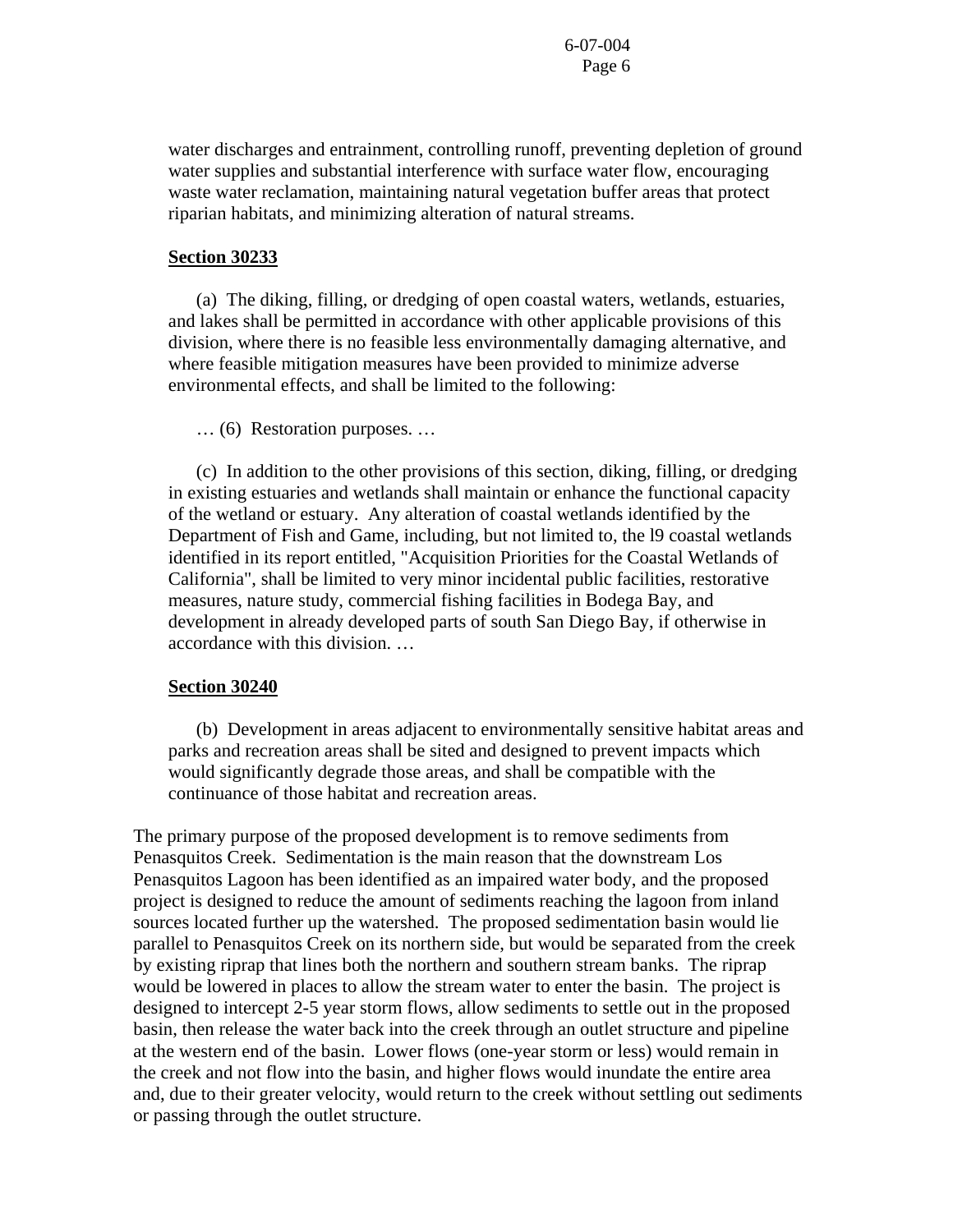Penasquitos Creek itself contains some southern willow scrub habitat, but this riparian vegetation does not extend to the project site north of the creek, due to the existing riprap berm separating the creek from the project site. The upland area where the basin is proposed is a disturbed area containing only ruderal vegetation, and a portion of the Preserve trail system runs through the proposed site as well. After excavation of the basin, the created side slopes will be hydroseeded with a coastal sage scrub mix.

A few individual willows in the location where the proposed outlet pipeline enters the creek will be impacted by project construction, but the Commission's staff ecologist has determined that these individuals are isolated and are not part of any significant stands of riparian vegetation; thus, the proposed removal of these individual trees does not constitute an impact on wetlands (ESHA). The 400 sq.ft. area of construction impact for installation of the outlet pipeline will be revegetated after construction. All construction activities will be conducted from an existing public trail/access road that runs along the northern border of the site. No equipment, materials, or personnel will be placed within the stream itself, so no construction impacts beyond the temporary one just noted will occur.

Although the project has no direct impact on wetlands, riparian habitat exists within 100 feet of the site, such that this area would typically be considered a buffer. In addition to the riparian vegetation in Penasquitos Creek immediately to the south, there is also a large wetland mitigation area upstream (east) of the project site. Although it is several hundred feet from the proposed basin, the site has been expanded incrementally to address the mitigation needs of several City of San Diego projects, both in and out of the coastal zone, although mostly out. It is expected that further restoration/mitigation activities will occur in the future in this general location, possibly bringing the restored wetlands closer to the proposed sedimentation site.

The proposed sedimentation basin's purpose is to remove sediments generated by medium intensity storm events before they reach the downstream Los Penasquitos Lagoon. Water will enter the basin primarily from Penasquitos Creek, including flows from Lopez Creek which joins Penasquitos Creek upstream of the basin, and also from minor drainages along the steep hillsides/canyon walls north of the project site. The basin is designed to retain approximately 10,000 cu.yds of sediment, and will require periodic cleanout. As proposed, removal of sediment will occur when the sediment reaches a depth of two feet, but no less than once a year. It will be inspected after every significant storm event, or every 24 hours in multi-day events, with a minimum inspection program of every two weeks during the rainy season. Inspections will not only check the depth of sediment deposits, but also identify any erosion problems or structural damage.

In itself, the proposed development is a wetland enhancement/restoration activity. Thus, it is compatible with and will not degrade the adjacent riparian corridor and wetlands, and it can perform some functions of a typical buffer by providing upland habitat on its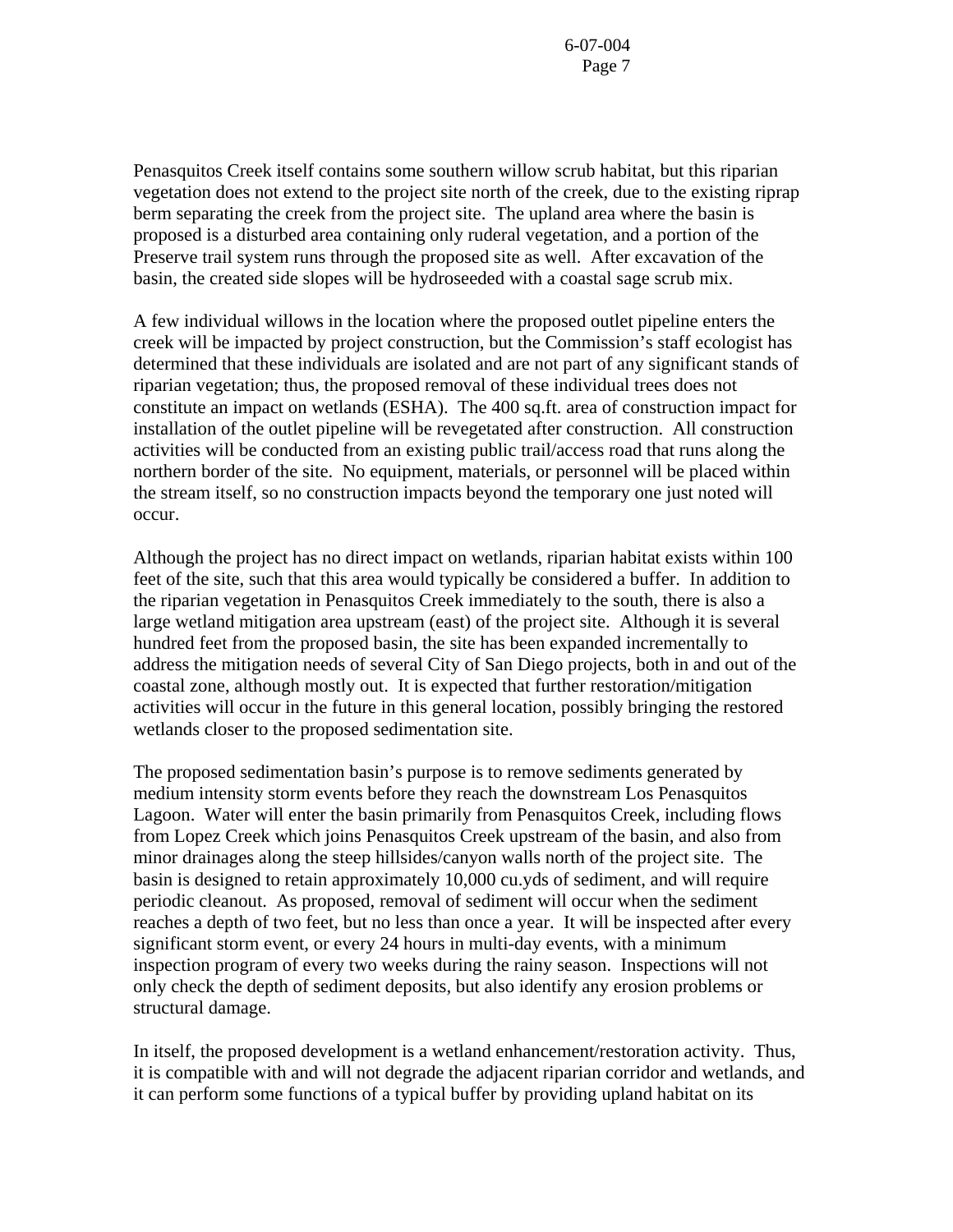revegetated slopes. The proposed development is therefore consistent with Section 30240(b) of the Coastal Act.

Moreover, the subject site is surrounded by other lands that are either already functioning wetland habitats, or available for restoration to either wetland or native upland habitats. Thus, the sedimentation basin will be part of the overall natural canyon preserve, and will enhance the function of downstream resources.

Since the proposal is a simple restoration project, and is not a project required by the Commission to mitigate for resource impacts associated with a coastal development permit, the Commission's typical five-year (at a minimum) monitoring and maintenance program is not specifically required. However, the application does include a maintenance and monitoring program for the revegetation aspects of the project. The program is proposed to last for 25 months and to include a maximum of two applications of hydroseed. Because of the significant threat of invasive non-native species invading and dominating the revegetated areas, if they have not been fully established, Special Condition #3 requires modification of the proposed program. If two applications of hydroseed are not successful, the condition provides that additional applications be carried out until the success criteria is met. Moreover, removal of non-native species must continue until the revegetation is deemed successful.

In summary, the proposed project will have no adverse impacts on existing sensitive resources, and will improve the quality of waters leaving the Los Penasquitos Canyon Preserve and entering Los Penasquitos Lagoon. However, several special conditions are necessary to ensure maximum resource benefit from the proposed sedimentation basin. In addition to Special Condition #3, discussed above, Special Condition #1 requires submittal of final revised plans that must include, among other things, the types and locations of construction BMPs needed to ensure the stability of the construction site. The second recommended special condition addresses staging areas and construction timing. It provides for protection of resources by prohibiting the use of sensitive areas for staging or storage of materials, and by restricting development during the breeding season of sensitive species. Finally, Special Condition #4 requires submittal of copies of any other required state or federal discretionary permits. With these conditions, the Commission finds the proposed development consistent with the cited Coastal Act policies.

 3. Public Access. The following public access Chapter 3 policies are most applicable to the proposed development and state, in part:

### **Section 30210**

 In carrying out the requirement of Section 4 of Article X of the California Constitution, maximum access, which shall be conspicuously posted, and recreational opportunities shall be provided for all the people consistent with public safety needs and the need to protect public rights, rights of private property owners, and natural resource areas from overuse.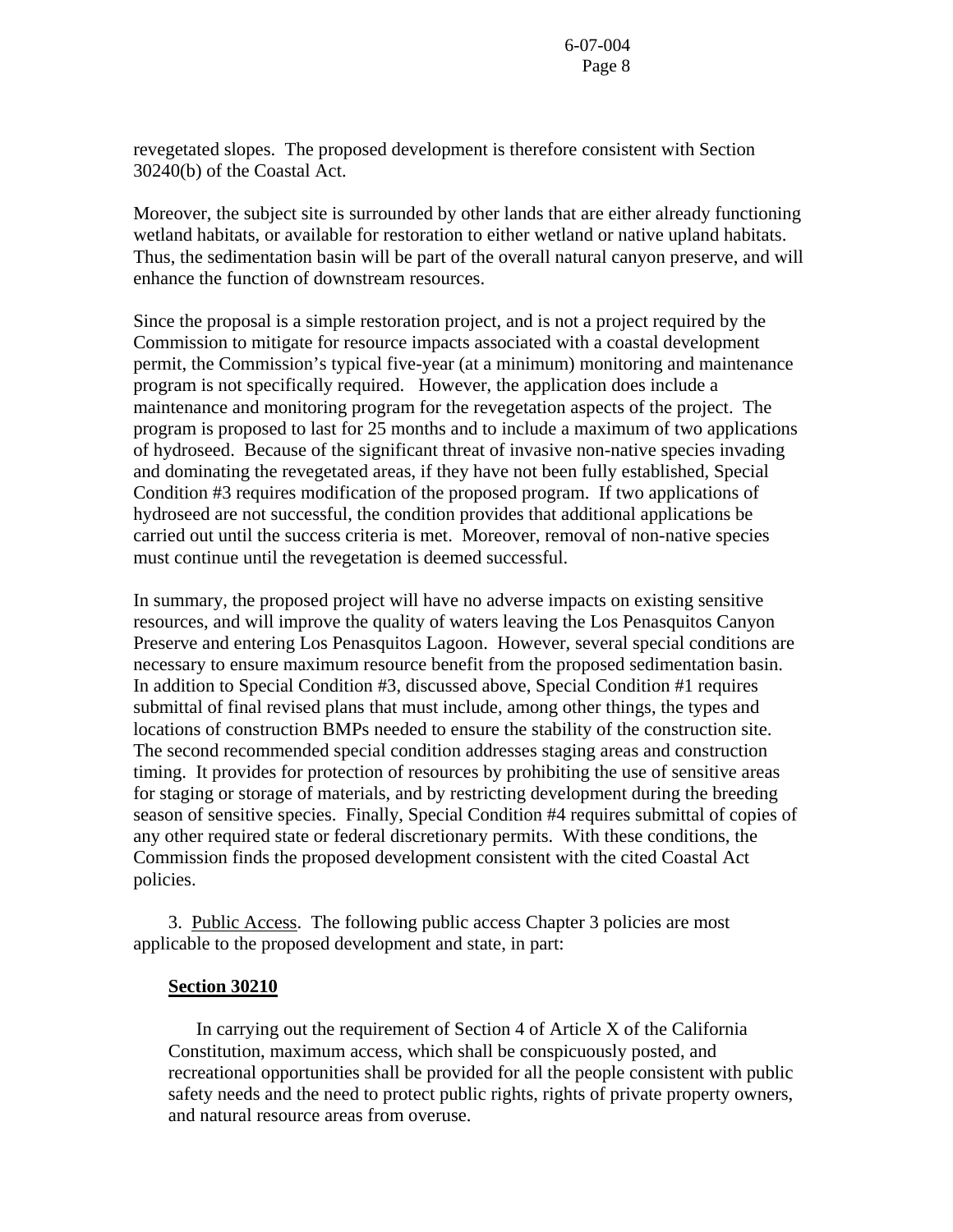### **Section 30212**

 (a) Public access from the nearest public roadway to the shoreline and along the coast shall be provided in new development projects except where:

 (1) it is inconsistent with public safety, military security needs, or the protection of fragile coastal resources,

- (2) adequate access exists nearby, or,
- (3) agriculture would be adversely affected. …

#### **Section 30213**

 Lower cost visitor and recreational facilities shall be protected, encouraged, and, where feasible, provided. Developments providing public recreational opportunities are preferred. …

Los Penasquitos Canyon Preserve is an open space and recreational area located within and between several of the urbanized communities of northern San Diego. It runs from just east of I-5 eastward, through and beyond the coastal zone, extending all the way to I-15, several miles inland. Most of the Preserve is in public ownership, although some of the canyon side slopes may still be in private ownership; both the City of San Diego and the County of San Diego own portions of the Preserve within the coastal zone.

The Preserve is regionally popular, and includes an extensive system of hiking, biking, and equestrian trails on both the north and south sides of Penasquitos Creek, as well as utility access roads, that are also used as trails. One existing trail/access road runs immediately north of the project site, and all construction activities will be conducted from this trail. During project construction, a portion of the trail may be closed temporarily or intermittently. After construction is complete, culverts will be installed to protect the trail from possible future flooding. Special Condition #1 requires submittal of final project plans, including a plan for the proposed culverts. In addition, Special Condition #5 requires that maximum public access through the Preserve be maintained during project construction. It provides that all existing trails, except the one directly affected by the project, be kept open and usable at all times.

To summarize, the proposed project will temporarily or intermittently interfere with existing low-cost recreational use by using a segment of one existing trail/access road during project construction. This will be a short term impact, and the trail/road accessibility will be enhanced upon project completion with installation of culverts to reduce the risk of future flooding. This will help assure that maximum public access is maintained in this portion of the Preserve for the long term. Therefore, the Commission finds the proposed development, as conditioned, consistent with the cited Coastal Act policies.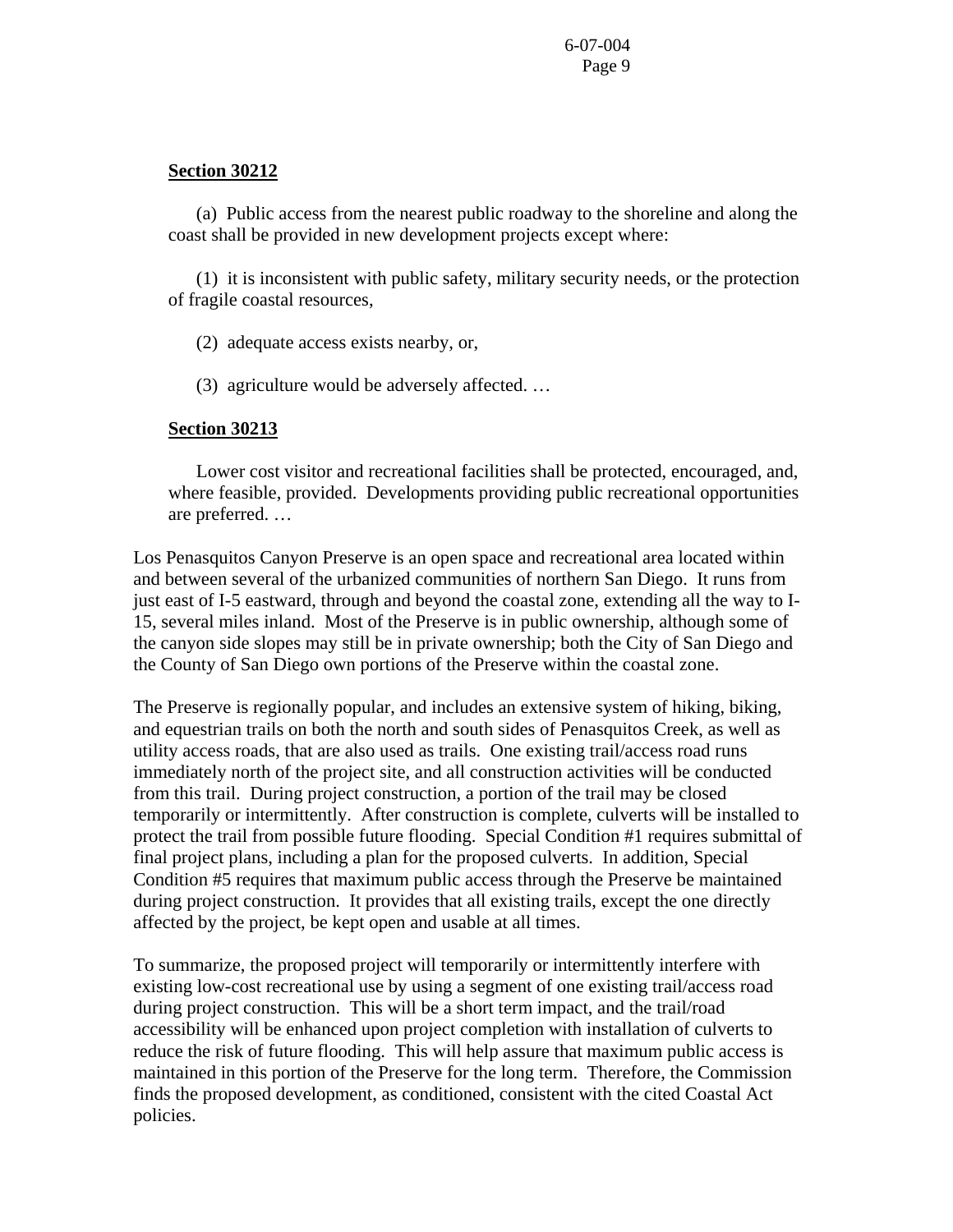4. Visual Resources. Section 30251 of the Coastal Act addresses the preservation and enhancement of visual resources, and states, in part:

## **Section 30251**

 The scenic and visual qualities of coastal areas shall be considered and protected as a resource of public importance. Permitted development shall be sited and designed to protect views to and along the ocean and scenic coastal areas, to minimize the alteration of natural land forms, to be visually compatible with the character of surrounding areas, and, where feasible, to restore and enhance visual quality in visually degraded areas. …

The Preserve provides visual relief from the surrounding industrial and residential areas by providing an open space green belt. Public views to, and throughout, the Preserve are significant resources requiring protection under the Coastal Act. However, the proposed project will not significantly alter the Preserve's visual amenities. All proposed facilities will be at, or below grade, and thus not visible from any distance. Moreover, the side slopes of the basin will be revegetated with upland coastal sage scrub vegetation, consistent with surrounding undisturbed areas of the Preserve. Therefore, the Commission finds that the proposed development, as conditioned, is consistent with Section 30251 of the Coastal Act.

 5. Local Coastal Planning. The City of San Diego has a fully certified LCP and issues coastal development permits (CDPs) throughout most of its coastal zone area. However, there are a few remaining areas of deferred certification where the planning process is not complete; these areas remain under the Coastal Commission's jurisdiction, with Chapter 3 of the Coastal Act being the legal standard of review. Part of the proposed project is located in the certified Torrey Pines Community of the North City LCP segment, with the rest in the Los Penasquitos Canyon Preserve. The Preserve is an area of deferred certification, as no land use planning document for the Preserve has been certified by the Commission.

The City approved a CDP for the proposed development, in conjunction with a site development permit (a separate local discretionary approval). Although the permit was appealable, it was determined that no appeal was necessary on behalf of the Commission because the proposal is for a single structure, and must be reviewed as a whole. Thus, although the proposed development is located within two planning areas of the City, one certified and the other not, the Commission has determined it has the ability to review the entire proposal. The City's action had already occurred before legislation allowing a local government to defer its permit authority to the Commission in situations of split jurisdiction went into effect.

The project has been reviewed pursuant to Chapter 3 of the Coastal Act, but is fully consistent with the certified Torrey Pines Community plan as well. The sedimentation basin design approved by the City is identical to the one approved herein, and there is no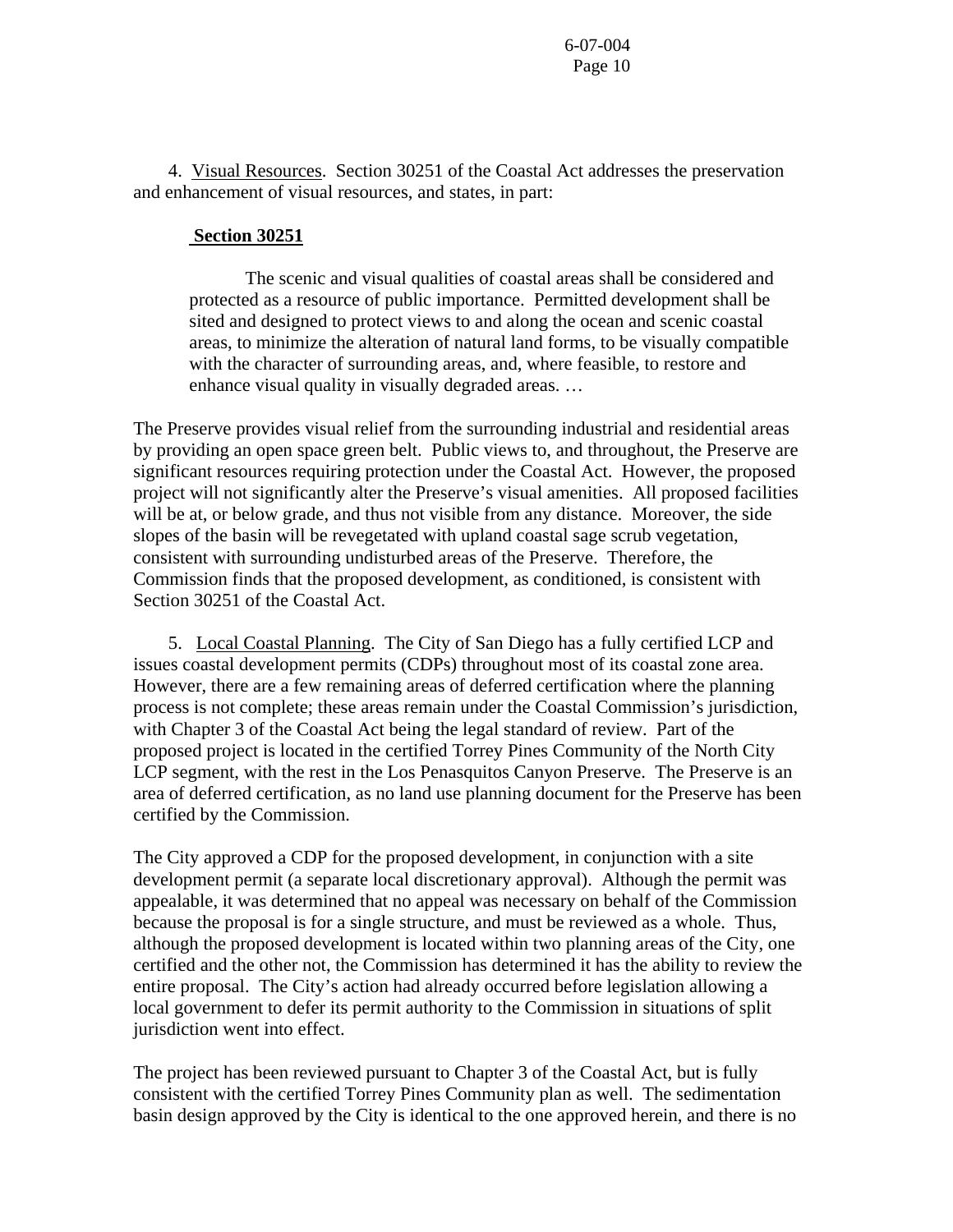conflict between the special conditions of this permit and those required by the City. This is significant because, even though the Commission's CDP would negate the City's CDP, the City approved another local discretionary permit (a site development permit) that would apply to the development as well, with a single set of conditions applying to both City actions. Therefore, the Commission finds that the proposal, as conditioned, will not prejudice the City's ability to continue implementation of its LCP.

 6. Consistency with the California Environmental Quality Act (CEQA). Section 13096 of the Commission's Code of Regulations requires Commission approval of Coastal Development Permits to be supported by a finding showing the permit, as conditioned, to be consistent with any applicable requirements of the California Environmental Quality Act (CEQA). Section 21080.5(d)(2)(A) of CEQA prohibits a proposed development from being approved if there are feasible alternatives or feasible mitigation measures available which would substantially lessen any significant adverse effect which the activity may have on the environment.

The City of San Diego is the lead agency on this project for purposes of CEQA review. It determined that the proposed development could have a significant environmental effect and it prepared a mitigated negative declaration. The CEQA document including a mitigation, monitoring and reporting program to reduce potential impacts to biological, historical and/or paleontological resources to a level below significance.

The proposed project has been conditioned in order to be found consistent with the Chapter 3 policies of the Coastal Act. Mitigation measures, including conditions addressing protection of biological resources and public access, will minimize all adverse environmental impacts. As conditioned, there are no feasible alternatives or feasible mitigation measures available which would substantially lessen any significant adverse impact which the activity may have on the environment. Therefore, the Commission finds that the proposed project is the least environmentally-damaging feasible alternative and is consistent with the requirements of the Coastal Act to conform to CEQA.

## STANDARD CONDITIONS:

- 1. Notice of Receipt and Acknowledgment. The permit is not valid and development shall not commence until a copy of the permit, signed by the permittee or authorized agent, acknowledging receipt of the permit and acceptance of the terms and conditions, is returned to the Commission office.
- 2. Expiration. If development has not commenced, the permit will expire two years from the date on which the Commission voted on the application. Development shall be pursued in a diligent manner and completed in a reasonable period of time. Application for extension of the permit must be made prior to the expiration date.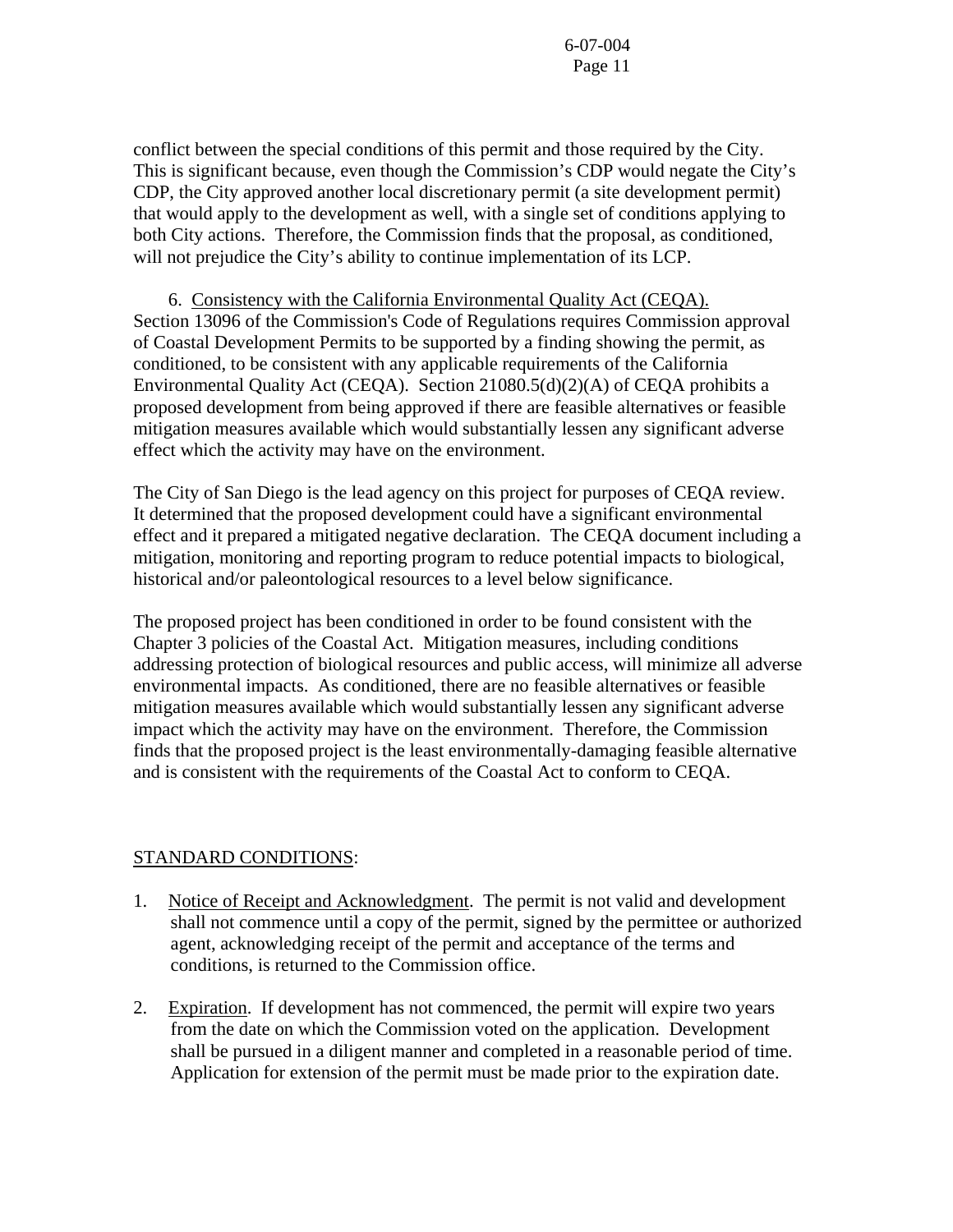- 3. Interpretation. Any questions of intent or interpretation of any condition will be resolved by the Executive Director or the Commission.
- 4. Assignment. The permit may be assigned to any qualified person, provided assignee files with the Commission an affidavit accepting all terms and conditions of the permit.
- 5. Terms and Conditions Run with the Land. These terms and conditions shall be perpetual, and it is the intention of the Commission and the permittee to bind all future owners and possessors of the subject property to the terms and conditions.

<sup>(</sup>G:\San Diego\Reports\2007\6-07-004 Los Penasquitos Lagoon Foundation basin stfrpt.doc)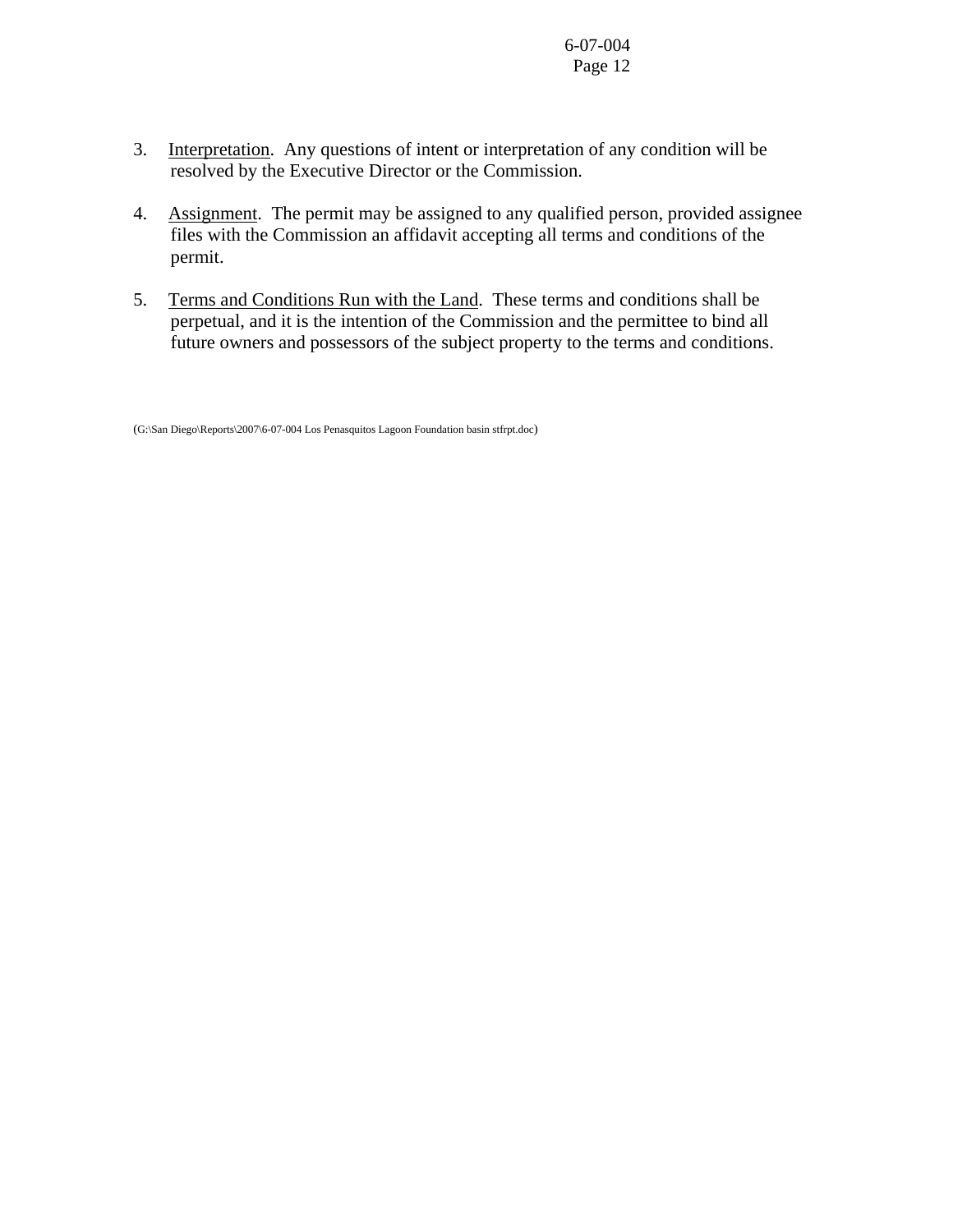6-07-004 Page 13

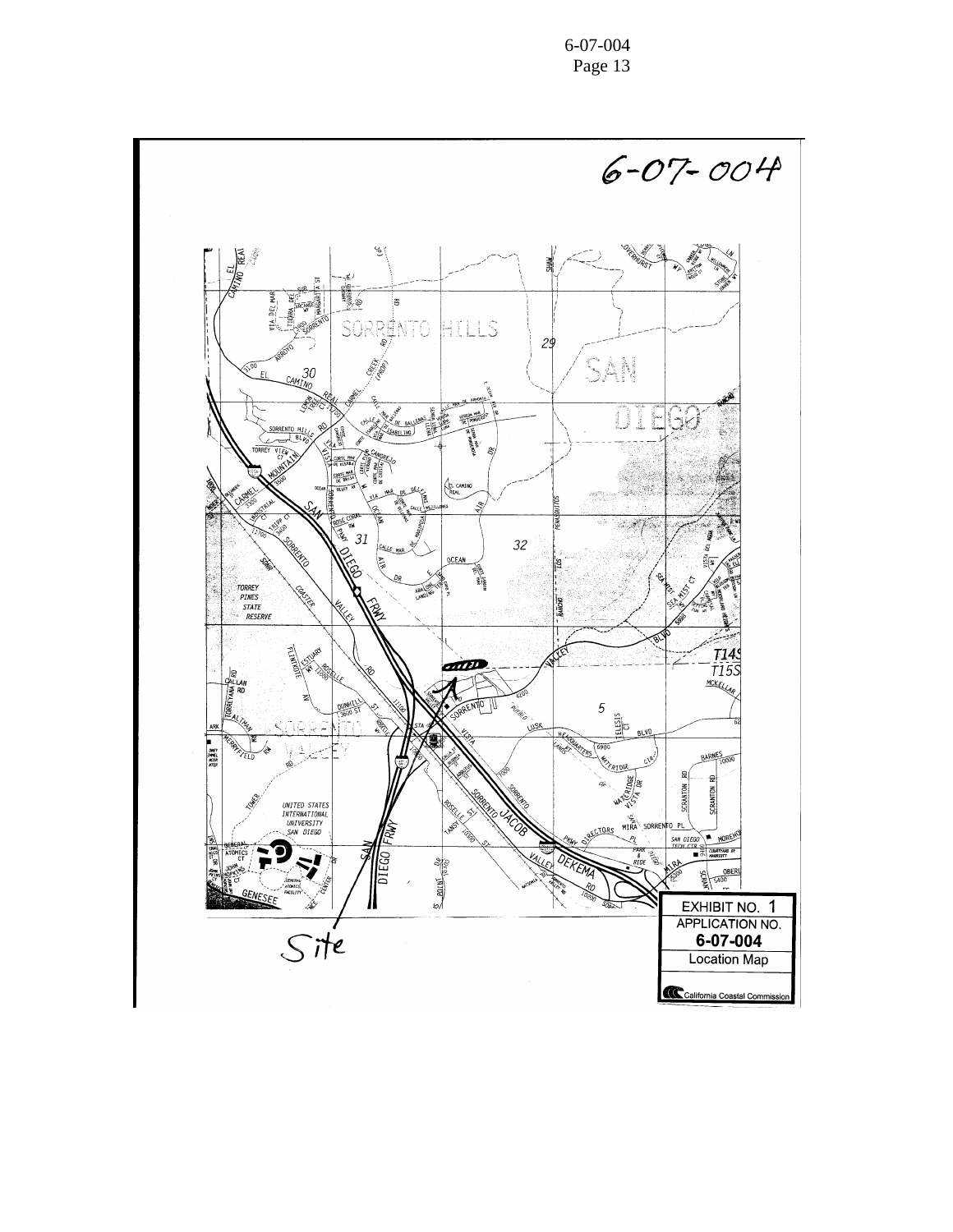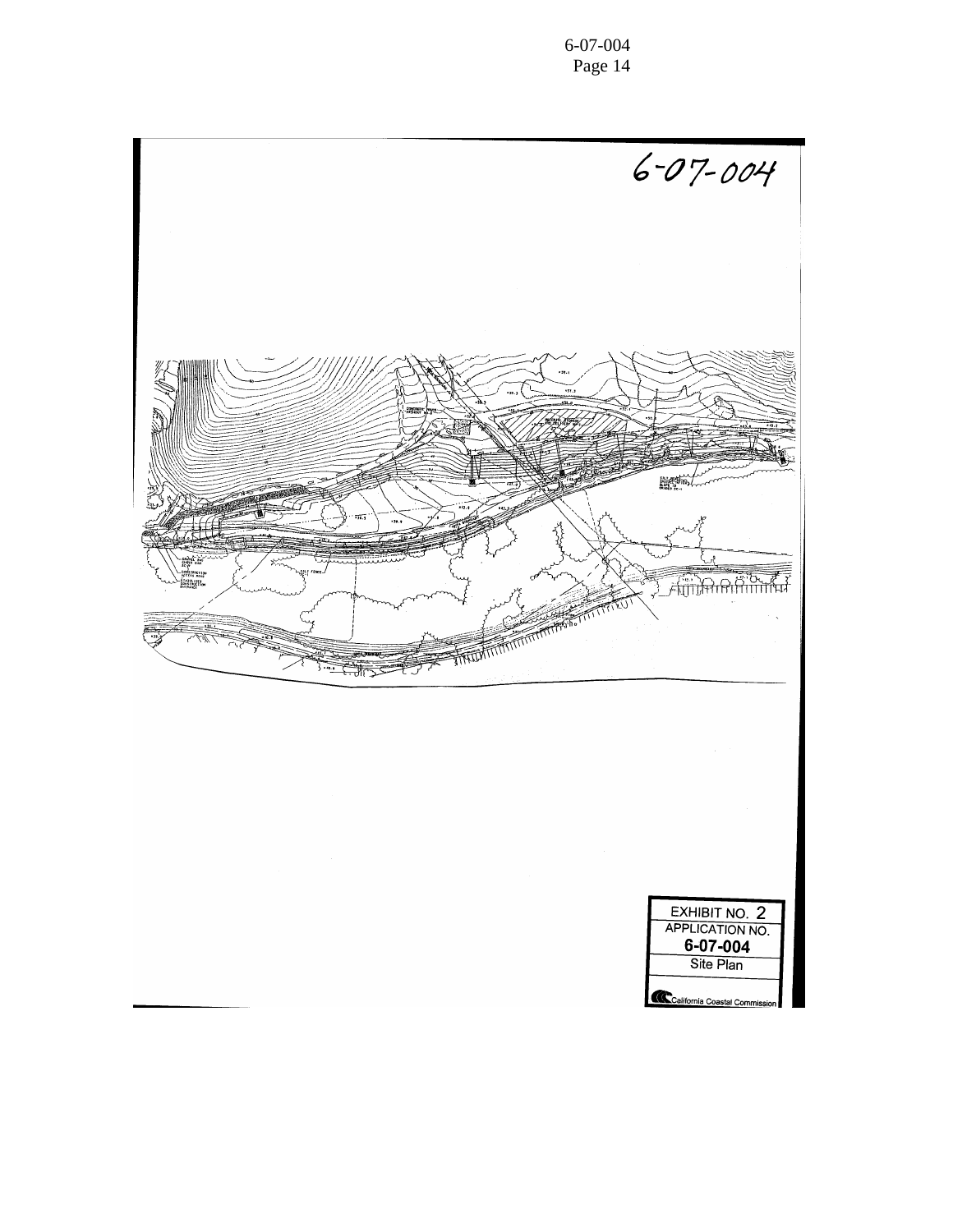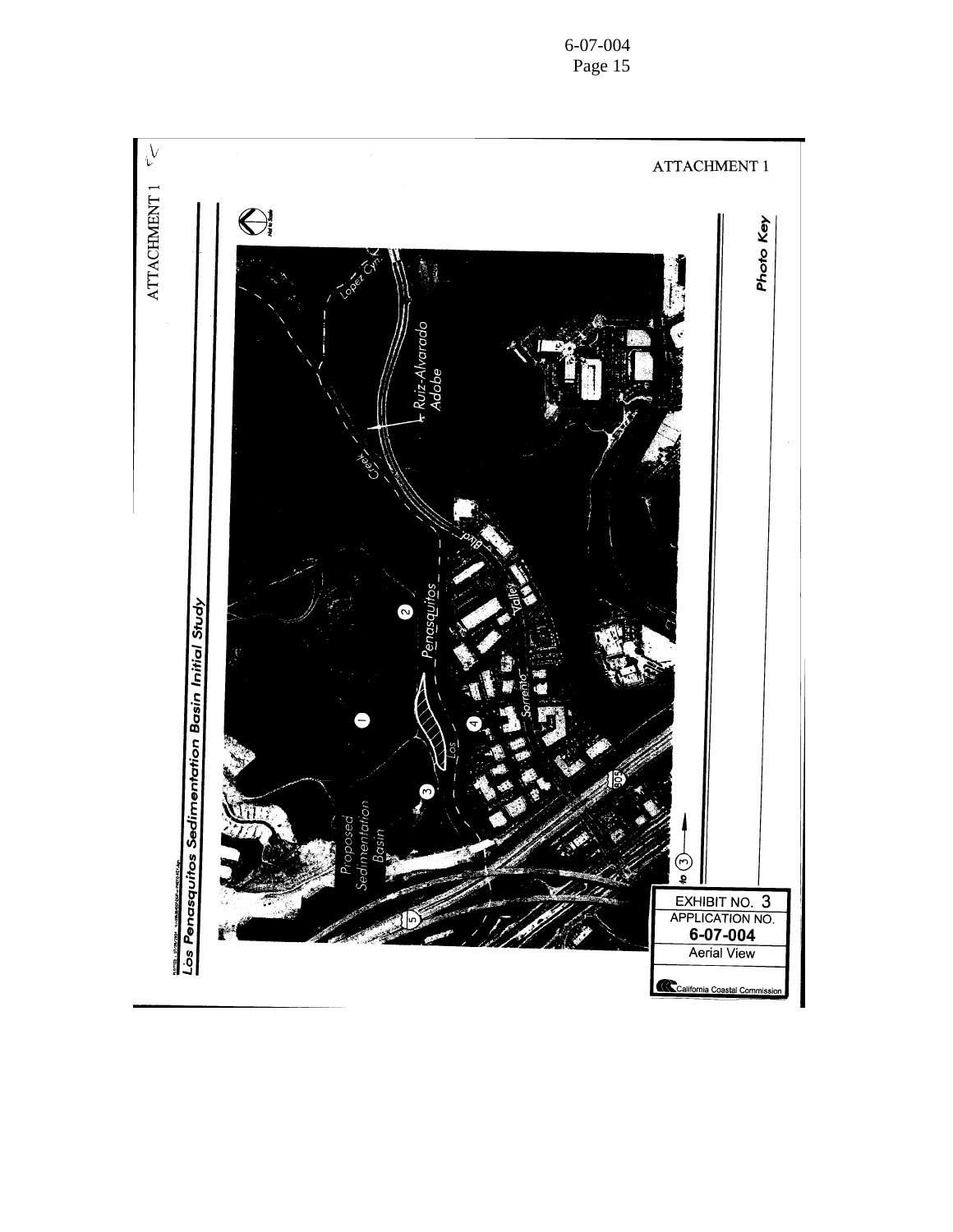

6-07-004 Page 16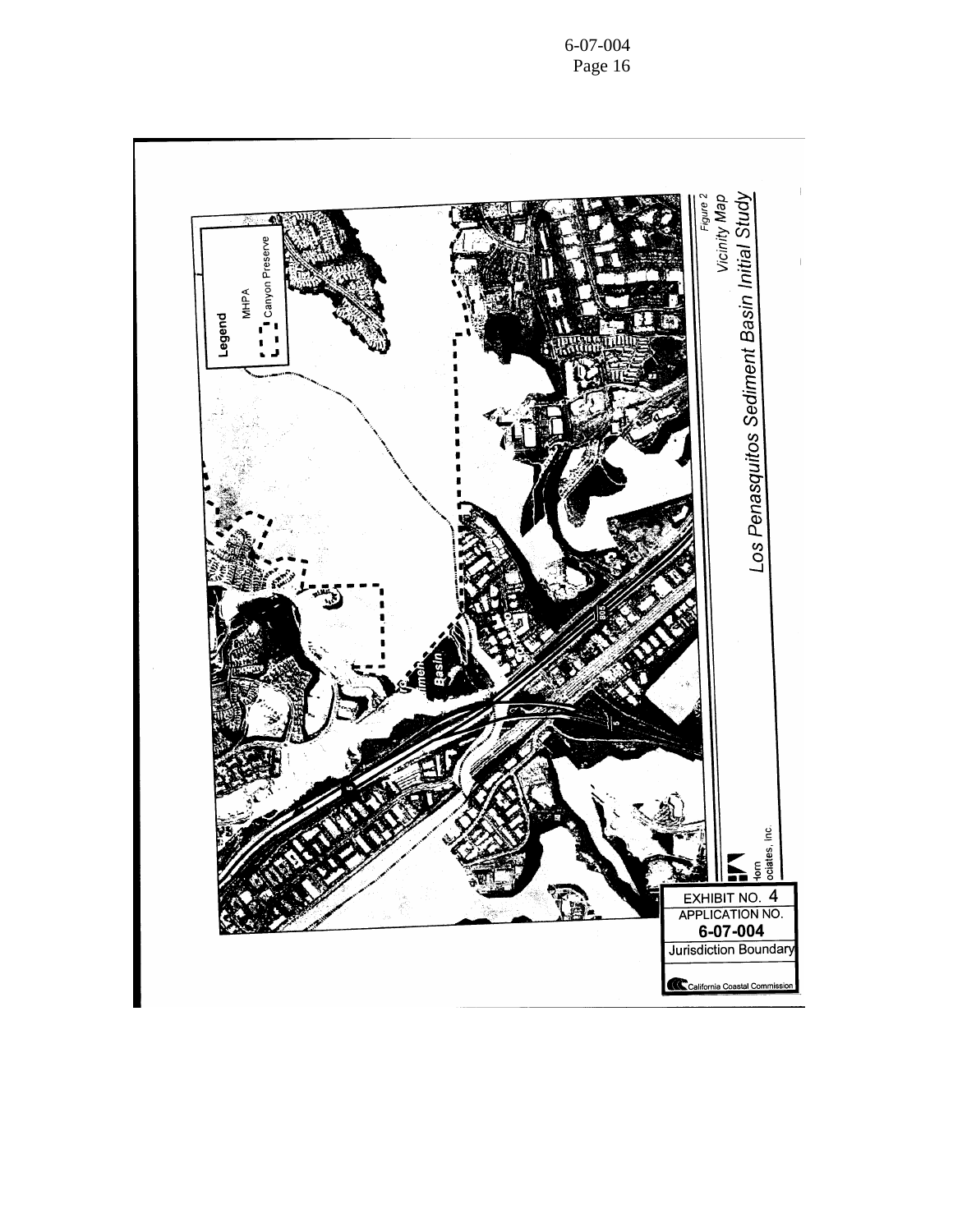$6 - 07 - 004$ 

#### 7.3 **Management Element**

This section presents the long-term maintenance and monitoring of the revegetation program for the Los Peñasquitos Sedimentation Basin. The main contractor will be primarily responsible for implementing the mitigation program set forth in the biology report. The monitoring and success of the mitigation implementation will be evaluated by a qualified project biologist. Conditions for maintenance and monitoring are discussed below.

7.3.1. Project Maintenance. To ensure that the restoration site develops as planned, revegetated areas on-site will be maintained for a period of 25 months. Maintenance will focus on establishment of target species, removal of weeds, and erosion control.

Site Protection. Signs will be erected 100 ft along the basin instructing the public to keep out of the revegetation areas.

Replacement Seeding. The maintenance contractor will be responsible for re-seeding all or a portion of the site as needed for one additional growing season. Replacement seeds must be collected from the same source as the original seeds and applied either by hand or by hydro-seed. Replacement seeding will occur between December and March to take advantage of the winter rainy season. The need for replacement seeding will be determined by the project monitor.

Irrigation Maintenance. Supplemental irrigation is recommended for all restoration/erosion control sites. A temporary water meter will be required and overhead sprinklers will be used to provide sufficient water and to reduce maintenance required for drip irrigation-type emitters. Irrigation maintenance will be required for the life of the project (25 months).

7.3.2 Project Monitoring. A 25-month monitoring program will be implemented to determine if the revegetated portions of the site are functioning as expected. The City of San Diego Land Development Code requires that revegetation areas that are non-permanently irrigated be monitored for no less than a 25-month period (City of San Diego 2000). The overall success of the mitigation program will be evaluated by comparing the final year of monitoring data with the target values. Monitoring will be conducted to identify trends and progress toward the goal of self-sustaining planted species. Monitoring will also assess whether any adjustments to the original plan are needed. Monitoring will be conducted semi-annually. One semi-annual report and one annual report will be prepared for each year. Each report will be submitted to the City and other appropriate agencies each monitoring year. Three types of monitoring will be undertaken for post-construction phase monitoring of the revegetation site. These include implementation monitoring, qualitative monitoring, and quantitative monitoring.